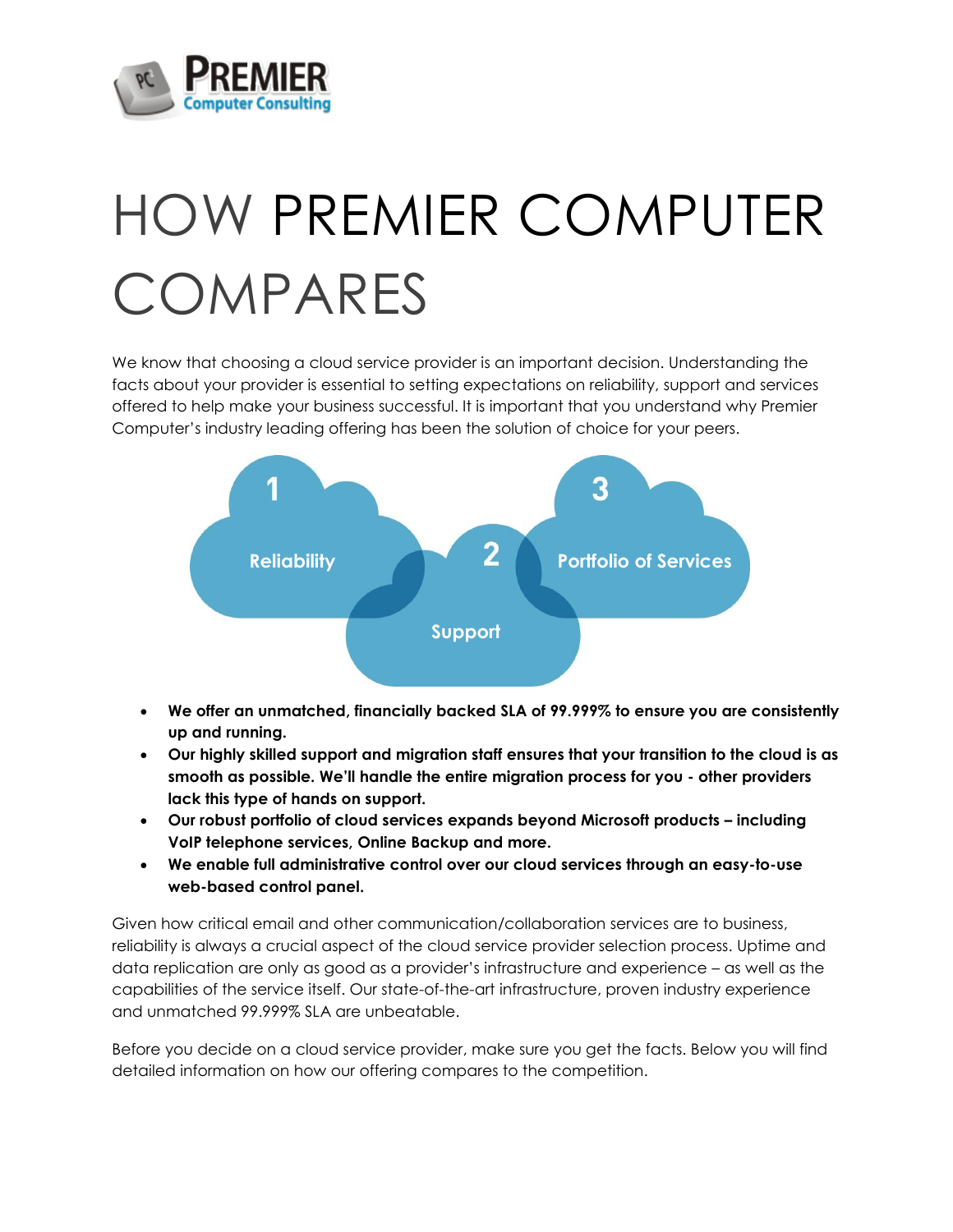

| <b>Item</b>          | <b>Premier Computer</b>                                             | <b>Google Apps</b>                                       |
|----------------------|---------------------------------------------------------------------|----------------------------------------------------------|
| <b>SUPPORT</b>       |                                                                     |                                                          |
| Migration<br>Support | Migration support for any account<br>and custom migration tools     | Online migration toolkit and<br>discussion forum support |
|                      | U.S. Based Live Phone support for<br><b>Business customers only</b> | Phone support for Business customers<br>only             |
| <b>Tech Support</b>  | Online Knowledge Base, Ticketing<br>support and remote support      | Built in support ticketing system in<br>control panel    |
|                      |                                                                     | Online forum                                             |

| <b>CONTROL</b>                     |                                                                                                                                                                                                           |                                       |
|------------------------------------|-----------------------------------------------------------------------------------------------------------------------------------------------------------------------------------------------------------|---------------------------------------|
| Management<br><b>Control Panel</b> | Customers able to provision users<br>and manage settings for <b>Premier</b><br><b>Computer's</b> proprietary services as<br>well as Microsoft-based and third-<br>party services<br>Supports all browsers | Supports all browsers                 |
|                                    |                                                                                                                                                                                                           |                                       |
| End-user<br>Controls               | My Services available in Outlook to<br>change common settings for users'<br>services and update passwords,<br>reducing administration load                                                                | Limited permissions and functionality |
|                                    | Granular set of permissions<br>controlled by the administrator;<br>ability to manage all services<br>enabled and request additional<br>ones                                                               |                                       |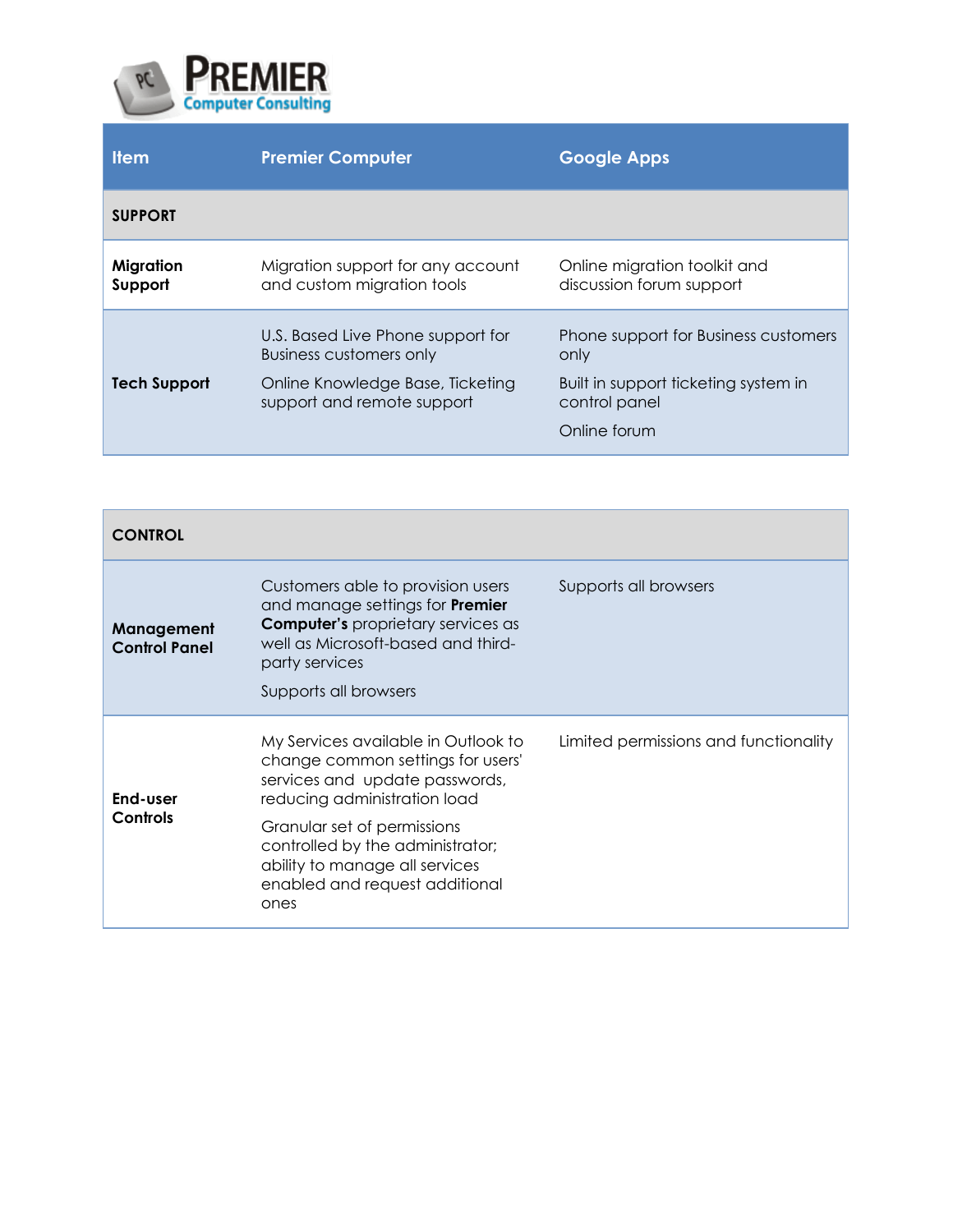

Г

| <b>RELIABILITY AND INFRASTRUCTURE</b>             |                                                                                                                                                                                                                                                                                       |                                                                                                                                                                                                                                                             |  |  |
|---------------------------------------------------|---------------------------------------------------------------------------------------------------------------------------------------------------------------------------------------------------------------------------------------------------------------------------------------|-------------------------------------------------------------------------------------------------------------------------------------------------------------------------------------------------------------------------------------------------------------|--|--|
| <b>Security</b>                                   | Policy-based Encryption add-on<br>available; includes templates for<br><b>HIPAA</b> compliance<br>Wipe ActiveSync and BlackBerry<br>mobile devices in case of loss or<br>theft; supports multiple BB policies                                                                         | Google Message Encryption service<br>available<br>Wipe ActiveSync devices; BlackBerry<br>device wipe requires BES                                                                                                                                           |  |  |
| <b>Operations: SLA</b><br>and Location of<br>Data | 7 datacenters (6 US-based, 1 UK-<br>based)<br>SaS 70 Type II Audited, 99.999%<br>uptime SLA                                                                                                                                                                                           | Does not reveal which of its global<br>datacenters are used<br>99.9% uptime SLA                                                                                                                                                                             |  |  |
| <b>SERVICES OFFERED</b>                           |                                                                                                                                                                                                                                                                                       |                                                                                                                                                                                                                                                             |  |  |
| <b>Mobility Support</b>                           | Support for full range of smartphones<br>and tablets, including ActiveSync<br>(iPhone, iPad, Android, Windows 7)<br>and BlackBerry                                                                                                                                                    | Support for ActiveSync devices;<br>BlackBerry support requires BES or<br>downloadable apps from Google                                                                                                                                                      |  |  |
| <b>Supported Mail</b><br><b>Platforms</b>         | Unlimited storage; message size limit<br>50 MB<br>Enterprise version of Exchange 2010<br>(latest version); Outlook 2010<br>available                                                                                                                                                  | Storage max 25 GB; message size<br>limit 25 MB<br>Gmail connection for mobile and<br>Outlook is limited; Gmail Business<br>Plans are based off the same free<br><b>Gmail service</b>                                                                        |  |  |
| <b>Public Folders</b>                             | Public folders available                                                                                                                                                                                                                                                              | Public folders supported via Google<br>Groups                                                                                                                                                                                                               |  |  |
| <b>Support for</b><br><b>Outlook</b>              | Exchange 2010 enables full support<br>of Microsoft Outlook® 2010 features<br>such as improved calendaring and<br>conversation view<br>Outlook Web App (enhanced web<br>access available with Exchange<br>2010, supports all browsers)<br>Microsoft Outlook® 2011 for MAC<br>available | Google Apps Sync for Microsoft<br>Outlook® is a plug-in for Outlook<br>2003, 2007, or 2010; however, there<br>are limitations and synchronization<br>issues between the two<br>Outlook Web App not available;<br>users access Google Apps' web<br>interface |  |  |
| <b>Outlook Licenses</b>                           | Available with any plan                                                                                                                                                                                                                                                               | Not available                                                                                                                                                                                                                                               |  |  |

٦